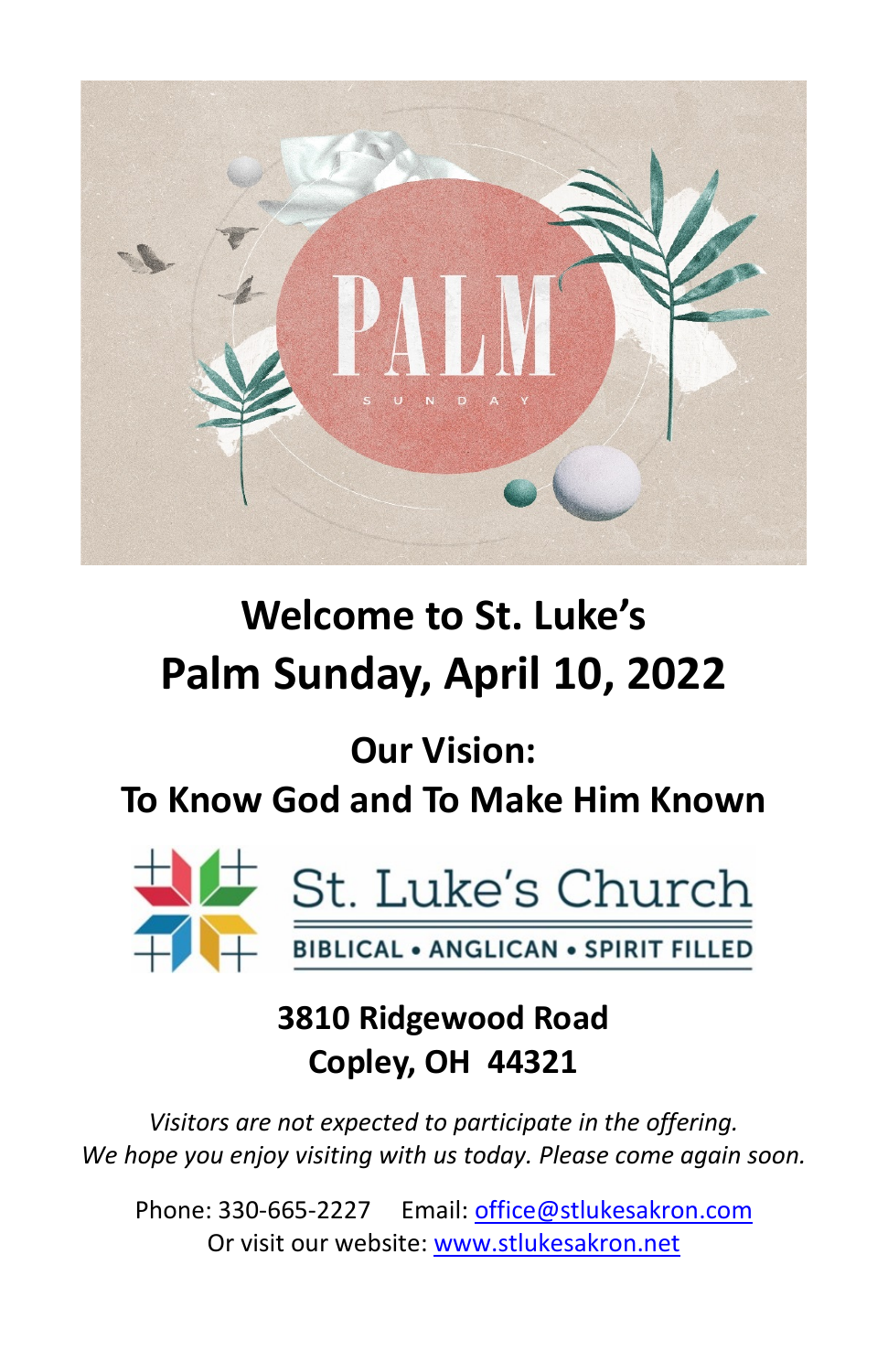## **Welcome and Call to Worship**

Celebrant: Hosanna to the Son of David, the King of Israel. **All: Blessed is he who comes in the name of the Lord. Hosanna in the highest.**

Celebrant: Dear brothers and sisters, from the beginning of Lent until now we have been preparing our hearts by repentance and self-sacrifice. Today, with the whole Church, we herald the beginning of the celebration of the Paschal Mystery.

On this day our Lord Jesus Christ entered Jerusalem and was welcomed as King with palms and shouts of praise. Today we greet him as our King, though we know his crown was a crown of thorns, and his throne a cross.

Therefore, I invite you to follow our Lord this Holy Week, from his triumphal entry, through his suffering and death, to the glory of his resurrection.

Celebrant: The Lord be with you. **All: And with your spirit**.

Celebrant: Let us pray. Assist us mercifully with your help, O Lord God of our salvation; that we may enter with joy upon the contemplation of those mighty acts, whereby you have given us life and immortality; through Jesus Christ our Lord who lives and reigns with you and the Holy Spirit, one God, now and forever. **All: Amen.**

Deacon: The Holy Gospel of our Lord Jesus Christ according To Luke 19:28-40.

**All: Glory to you, Lord Christ.**

*At the end of the reading:* Deacon: This is the Gospel of the Lord. **All: Praise to you, Lord Christ.**

## **Blessing of the Palms**

Celebrant: Let us pray. We praise you, Almighty God, for the acts of love by which you have redeemed us through your Son Jesus Christ our Lord. On this day he entered the holy city of Jerusalem in triumph and was hailed as King by those who spread their garments and branches of palm along his way.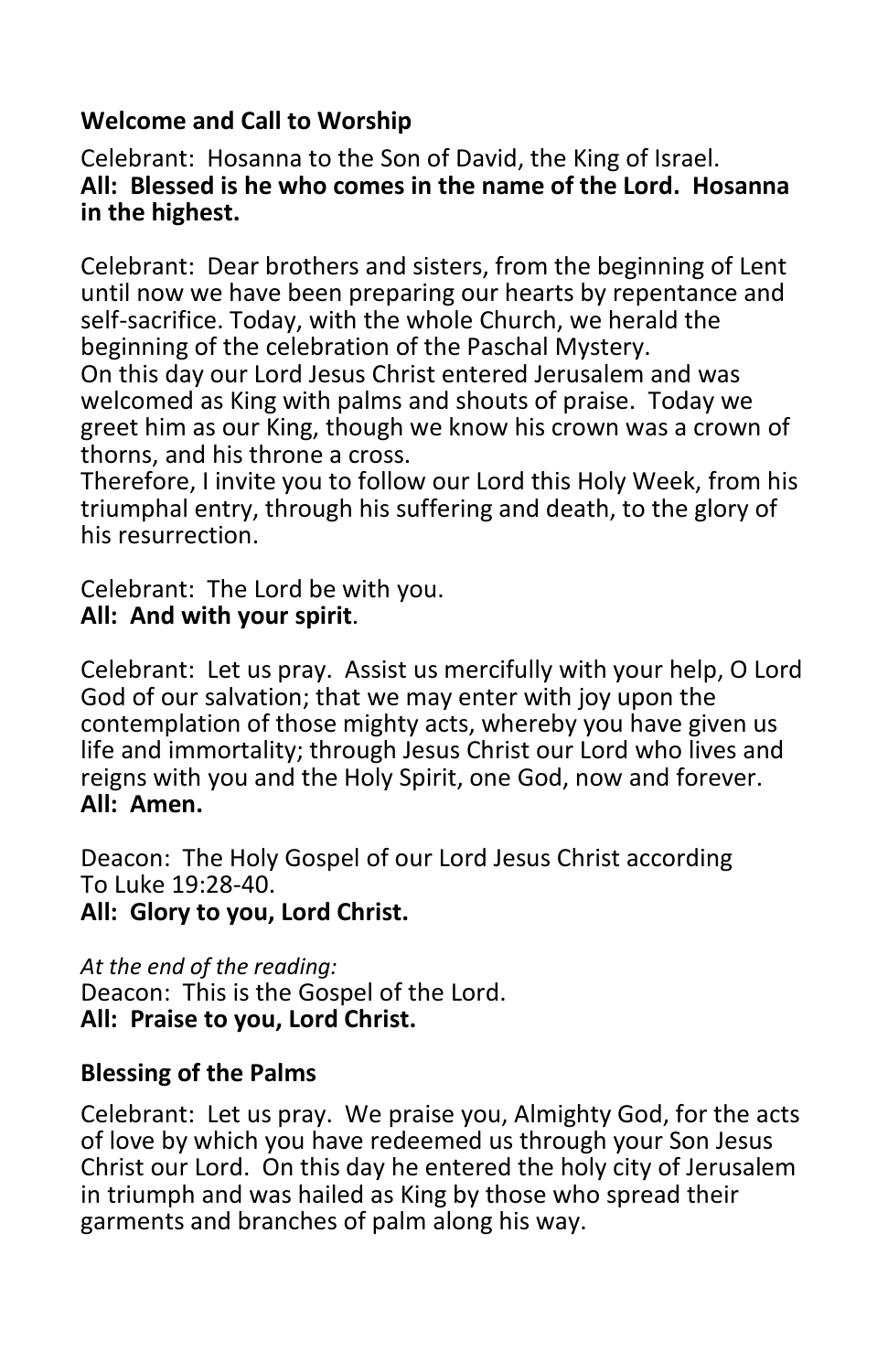Sanctify these branches with your blessing, we humbly pray, that they may be for us signs of his victory. Grant that we who bear them in his name may ever hail him as our King and follow him in the way that leads to eternal life; who lives and reigns with you, in the unity of the Holy Spirit, one God, now and forever. **All: Amen.**

Celebrant: Hosanna to the Son of David, the King of Israel. **All: Blessed is he who comes in the Name of the Lord. Hosanna in the highest.** 

Deacon: Let us go forth in peace. **All: In the Name of Christ. Amen.**

#### **Distribution of the Palms**

Celebrant: Almighty God, whose most dear Son went not up to joy but first he suffered pain and entered not into glory before he was crucified: Mercifully grant that we, walking in the way of the cross, may find it none other than the way of life and peace; through Jesus Christ our Lord.

#### **All: Amen.**

#### **Processional Hymn**

## **"All Glory Laud and Honor"**

#### Chorus: All glory, laud, and honor To Thee, Redeemer, King! To whom the lips of children Made sweet hosannas ring.

Thou art the King of Israel, Thou David's royal Son, Who in the Lord's Name comest, The King and Blessed One. (Chorus)

 The company of angels are praising Thee on high; And mortal men, and all things Created, make reply. (Chorus)

The people of the Hebrews with palms before Thee went:<br>Our praise and prayers and anthems<br>Before Thee we present. (Chorus)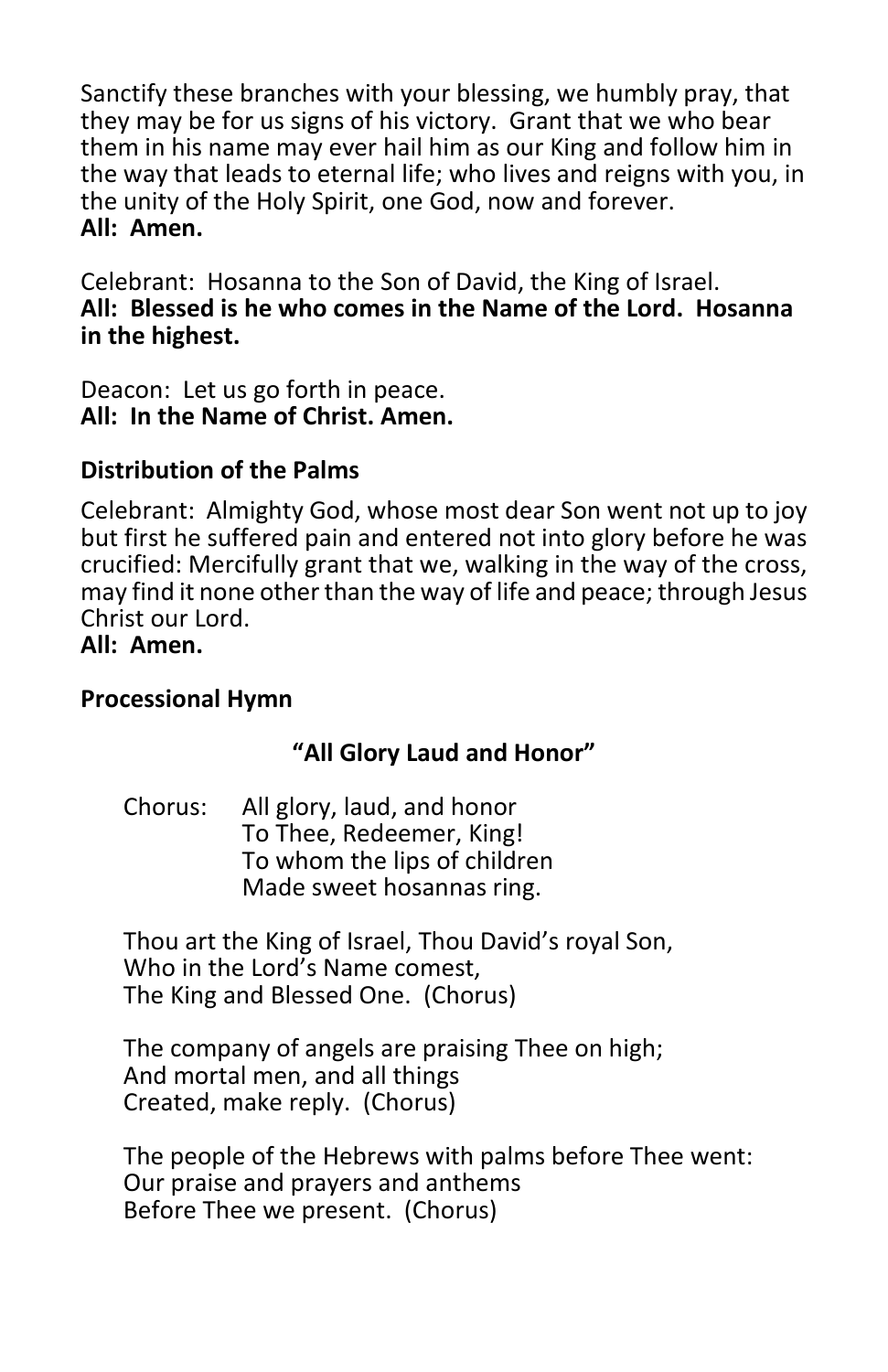To Thee before Thy passion They sang their hymns of praise: To Thee, now high exalted, our melody we raise. (Chorus)

 Thou didst accept their praises; accept the prayers we bring, Who in all good delightest, Thou good and gracious King. (Chorus)

John Mason Neale | Melchior Teschner | Theodulph Of Orleans © Words: Public Domain | Music: Public Domain CCLI License # 73146

## **Collect of the Day**

Celebrant: The Lord be with you. **All: And with your spirit.**

Celebrant: Almighty and everlasting God, in your tender love for us you sent your Son our Savior Jesus Christ to take upon himself our nature, and to suffer death upon the Cross, giving us the example of his great humility: Mercifully grant that we may walk in the way of his suffering, and come to share in his resurrection; through Jesus Christ our Lord, who lives and reigns with you and the Holy Spirit, one God, for ever and ever. **All: Amen.**

#### **Praise and Worship**

## **"Soul On Fire"**

Chorus: God I'm running for Your heart I'm running for Your heart 'til I am a soul on fire Lord I'm longing for Your ways I'm waiting for the day when I am a soul on fire ('Til I am a soul on fire)

Lord restore the joy I had I have wandered bring me back In this darkness lead me through Until all I see is You (Chorus)

Bridge: Lord let me burn for You again Let me return to You again And Lord let me burn for You again And let me return to You again (Chorus)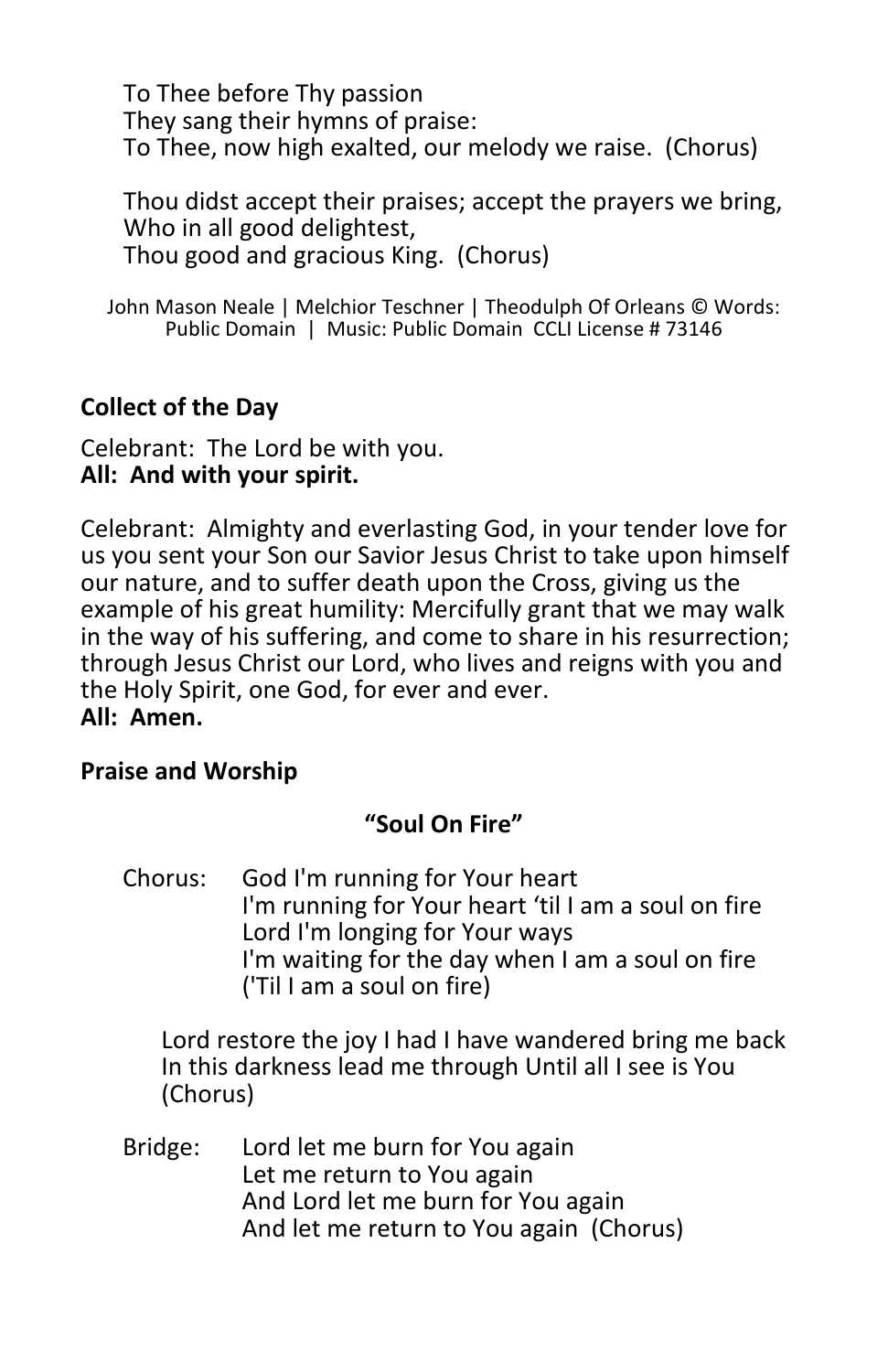#### Ending: God I'm running for Your heart I'm running for Your heart 'til I am a soul on fire 'Til I am a soul on fire, 'til I am a soul on fire

Brenton Brown | David Carr | Mac Powell | Mark Lee | Matt Maher | Tai Anderson © Thankyou Music, Be Essential Songs, I Am A Pilgrim Songs, Kobalt Music Copyrights SARL CCLI License # 73146

#### **"Hosanna"**

 Chorus: Hosanna, Hosanna, Hosanna in the highest Hosanna, Hosanna, Hosanna in the highest

I see the King of Glory coming on the clouds with fire The whole earth shakes, the whole earth shakes I see His Love and Mercy washing over all our sin The people sing, the people sing

 I see a generation rising up to take their place With selfless faith, with selfless faith I see a near revival stirring as we pray and seek We're on our knees; we're on our knees (Chorus)

 Bridge: Heal my heart and make it clean Open up my eyes to the things unseen Show me how to love like You have loved me Break my heart for what breaks Yours Everything I am for Your Kingdom's cause As I walk from earth into eternity. (Chorus)

Brooke Fraser ©2006 Hillsong Publishing

## **"King of My Heart"**

Let the King of my heart be the mountain where I run The fountain I drink from, oh He is my song Let the King of my heart be the shadow where I hide The ransom for my life, oh He is my song

 Chorus: You are good, good oh You are good, good oh You are good, good oh You are good, good oh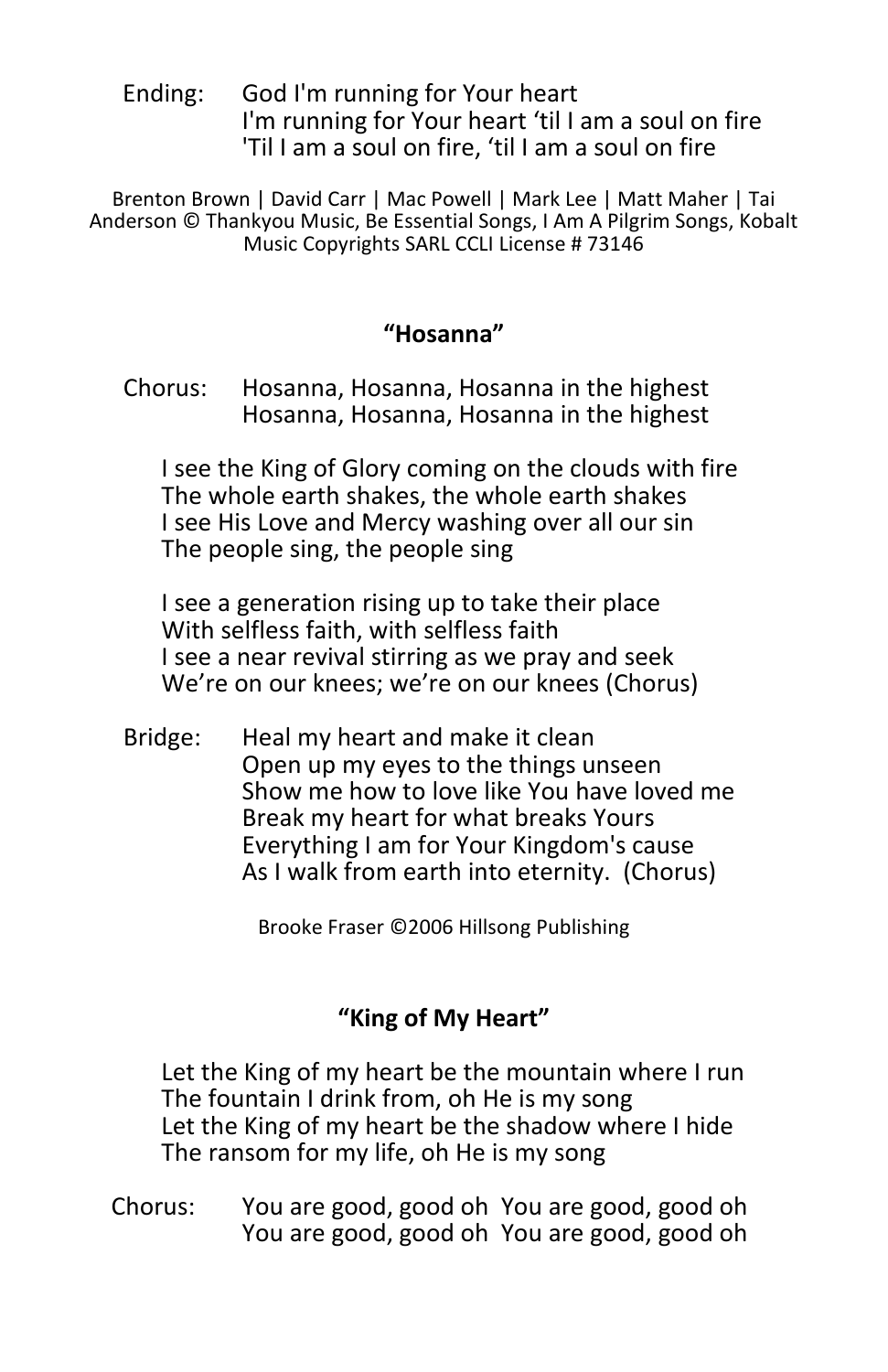Let the King of my heart be the wind inside my sails The anchor in the waves, oh He is my song Let the King of my heart be the fire inside my veins The echo of my days, oh He is my song (Chorus)

 Bridge: You're never gonna let, never gonna let me down You're never gonna let, never gonna let me down You're never gonna let, never gonna let me down You're never gonna let, never gonna let me down

John Mark McMillan | Sarah McMillan © Meaux Jeaux Music (Admin. by Capitol CMG Publishing) Raucous Ruckus Publishing (Admin. by Capitol CMG Publishing) McMillan, Sarah (Admin. by Moniker Music Group) CCLI# 73146

#### **Announcements**

#### **The Lessons**

Isaiah 52:13-53:12 Psalm 22:1-21 Philippians 2:5-11

*At the end of each reading the lector says:* Lector: This is the word of the Lord. **All: Thanks be to God.** 

#### **The Passion of our Lord Jesus Christ according to St. Luke**

*[The customary responses before and after the Gospel are omitted. The congregation may be seated for the reading of the Passion.]*

Narrator: Now the festival of Unleavened Bread, which is called the Passover, was near. The chief priests and the Scribes were looking for a way to put Jesus to death, for they were afraid of the people. Then Satan entered into Judas called Iscariot, who was one of the twelve; he went away and conferred with the chief priests and officers of the temple police about how he might betray him to them. They were greatly pleased and agreed to give him money. So, he consented and began to look for an opportunity to betray him to them when no crowd was present. Then came the day of Unleavened Bread, on which the Passover lamb had to be sacrificed. So, Jesus sent Peter and John saying: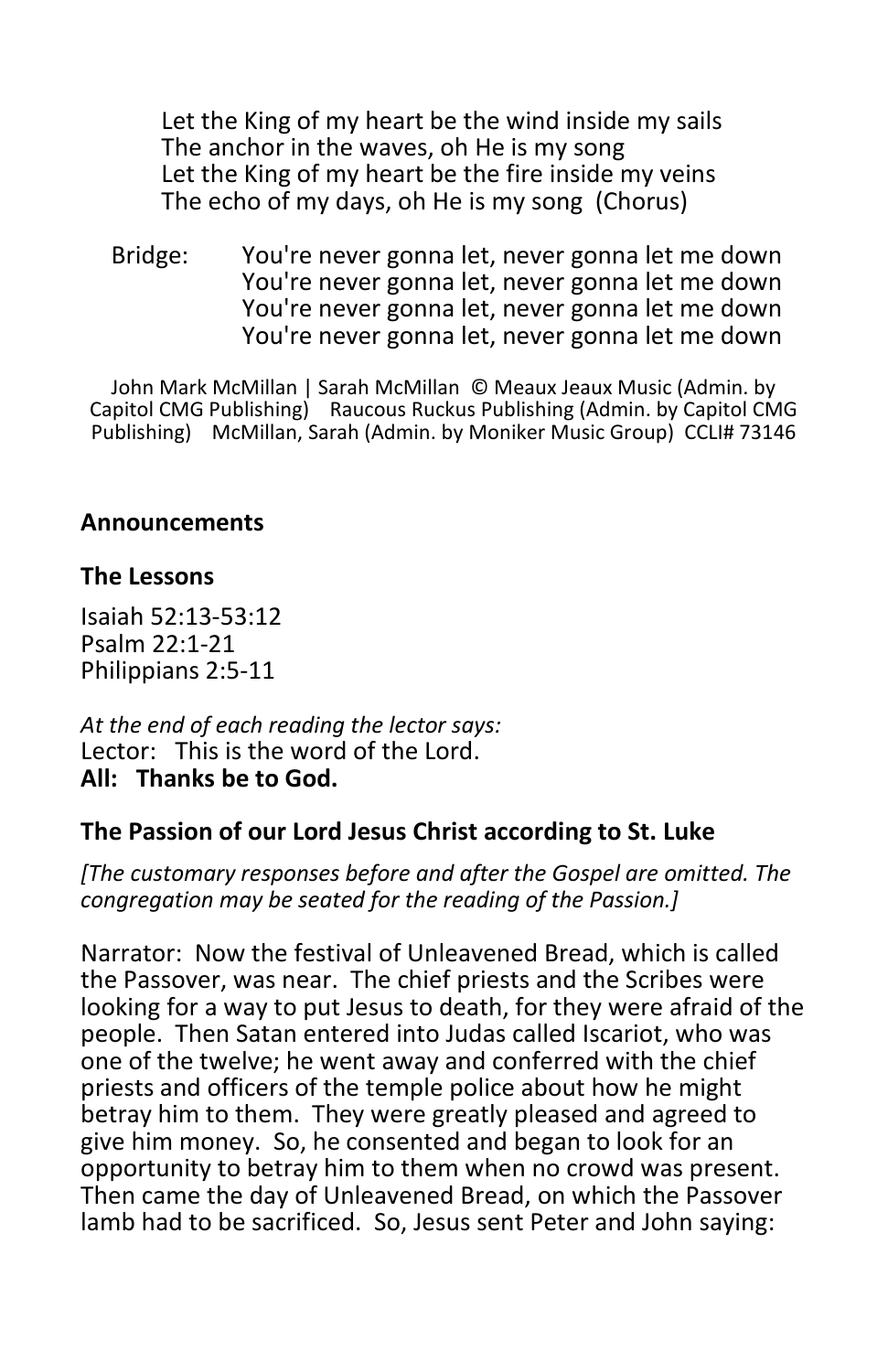Jesus: "Go and prepare the Passover meal for us that we may eat it."

Peter: "Where do you want us to make preparations for it?"

Jesus: "Listen, when you have entered the city, a man carrying ajar of water will meet you; follow him into the house he enters and say to the owner of the house, "The teacher asks you, 'Where is the guest room, where I may eat the Passover with my disciples?' He will show you a large room upstairs, already furnished. Make preparations for us there."

Narrator: So, they went and found everything as he had told them, and they prepared the Passover meal. When the hour had come, he took his place at the table and the apostles with him and said to them:

Jesus: "I have eagerly desired to eat this Passover with you before I suffer; for I tell you, I will not eat it until it is fulfilled in the kingdom of God."

Narrator: Then he took the cup and he said,

Jesus: "Take this and divide it among yourselves; for I tell you that from now on I will not drink from the fruit of the vine until the kingdom of God comes."

Narrator: Then he took a loaf of bread, and when he had given thanks, he broke it and gave it to them, saying,

Jesus: "This is my body, which is given for you. Do this in remembrance of me."

Narrator: And he did the same thing with the cup after supper, saying,

Jesus: "This cup that is poured out for you is the new covenant in my blood. But see, the one who betrays me is with me and his hand is on the table. For the Son of Man is going as it has been determined, but woe to that one by whom he is betrayed!"

Narrator: Then they began to ask one another, which one of them it could be who would do this.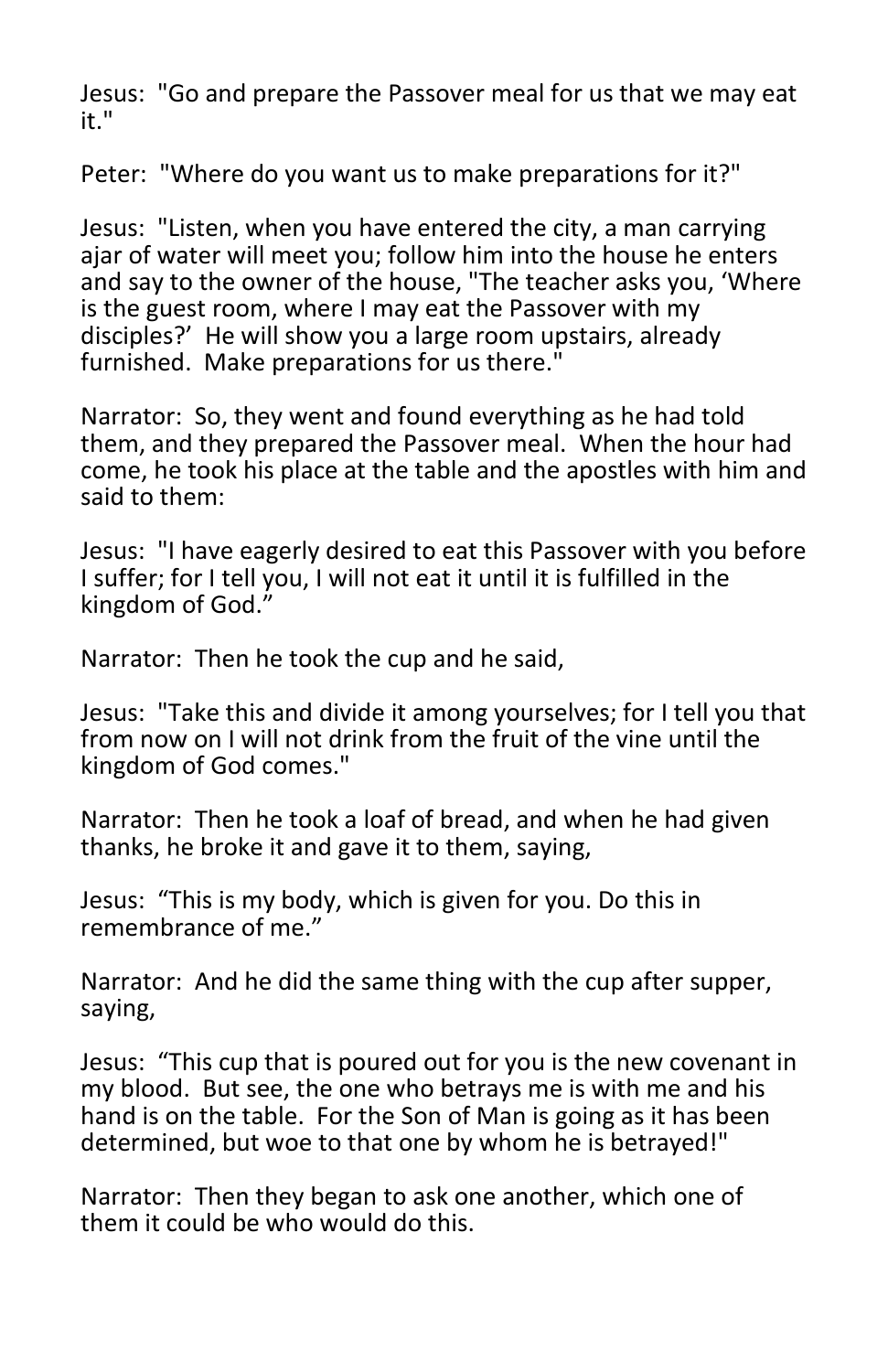A dispute also arose among them as to which one of them was to be regarded as the greatest. But Jesus said to them,

Jesus: "The Kings of the Gentiles lord it over them; and those in authority over them are called benefactors. But not so with you; rather the greatest among you must become like the youngest, and the leader like one who serves. For who is greater, the one who is as the table or the one who serves? Is it not the one at the table? But I am among you as one who serves. You are those who have stood by me in my trials; and I confer on you, just as my Father has conferred on me, a kingdom, so that you may eat and drink at my table in my kingdom, and you will sit on thrones judging the twelve tribes of Israel. Simon, Simon, listen! Satan has demanded to sift all of you like wheat, but I have prayed for you that your own faith may not fail; and you, when once you have turned back, strengthen your brothers.

Narrator: And Simon said to him,

Peter: "Lord, I am ready to go with you to prison and to death! "

Narrator: But Jesus said,

Jesus: "I tell you Peter, the cock will not crow this day, until you have denied three times that you know me."

Narrator: And then Jesus said,

Jesus: "When I sent you out without a purse, bag, or sandals, did you lack anything?

Apostles: "No, not a thing.

Narrator: And Jesus again said to them,

Jesus: "But now, the one who has a purse must take it and likewise a bag. And the one who has no sword must sell his cloak and buy one. For I tell you, this scripture must be fulfilled in me. 'And he was counted among the lawless'; and indeed, what is written about me is being fulfilled."

Narrator: The Apostles responded saying,

Apostles: "Lord, here are two swords."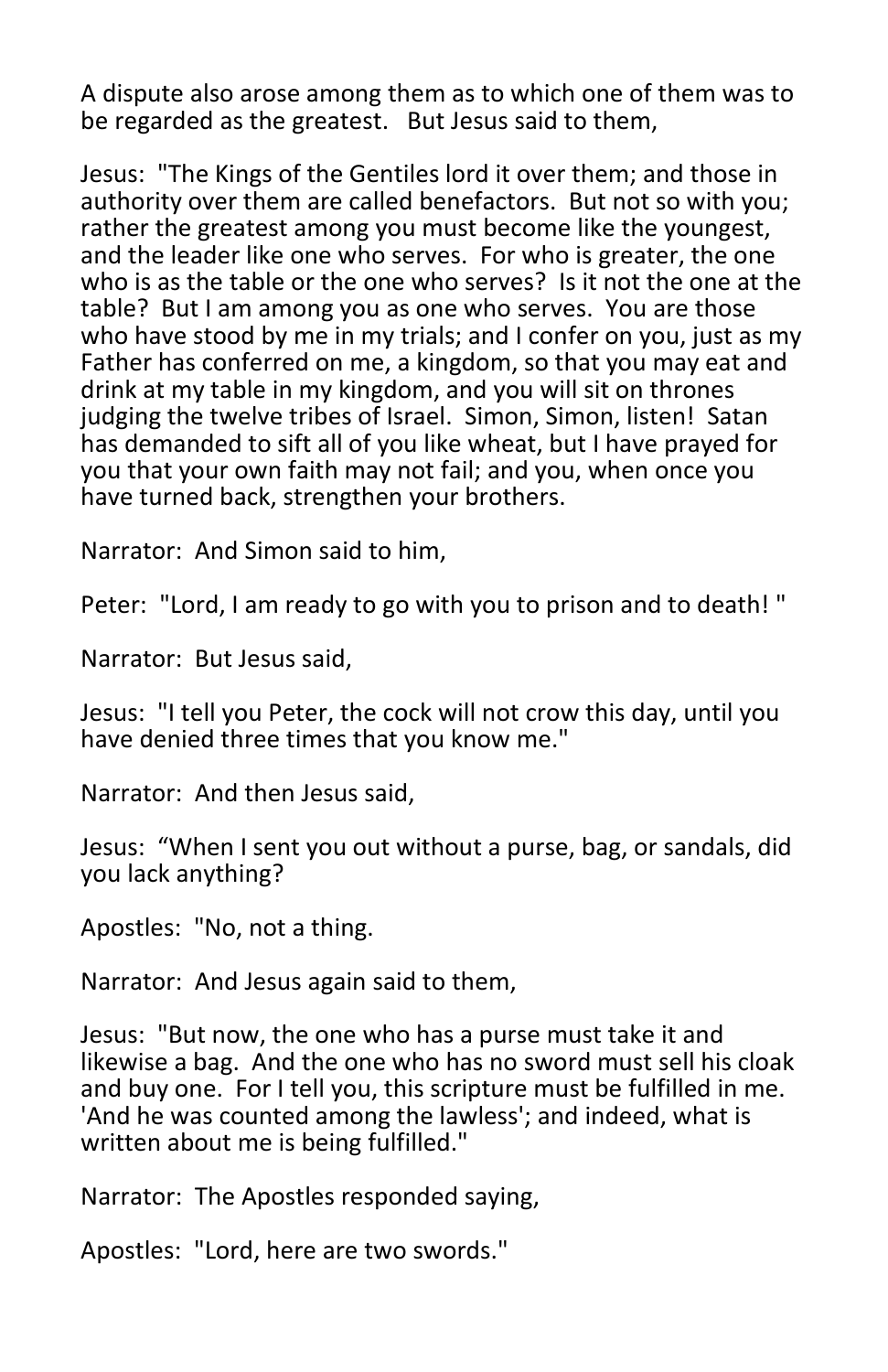Narrator: And Jesus replied:

Jesus: "It is enough"

Narrator: He came out and went, as was his custom, to the Mount of Olives; and the disciples followed him. When he reached the place, he said to them,

Jesus: "Pray that you may not come into the time of trial."

Narrator: Then he withdrew from them about a stones throw away, and knelt down and prayed.

Jesus: "Father, if you are willing, remove this cup from me, yet not my will but yours be done."

Narrator: Then an angel from heaven appeared to him and gave him strength. In his anguish he prayed more earnestly, and his sweat became like great drops of blood falling down on the ground. When he got up from prayer, he went to the disciples and found them asleep because of grief and he said to them,

Jesus: "Why are you sleeping? Get up and pray that you may not come to this time of trial"

Narrator: While he was still speaking, suddenly a crowd came and the one called Judas, one of the twelve, was leading them. He approached Jesus to kiss him, but Jesus said to him,

Jesus: "Judas, is it with a kiss that you are betraying the Son of Man?"

Narrator: When those who were around him saw what was coming, they asked,

Disciple: "Lord, should we strike with the sword?"

Narrator: And one of them struck the slave of the High Priest and cut off his right ear. But Jesus said to them,

Jesus: No more of this!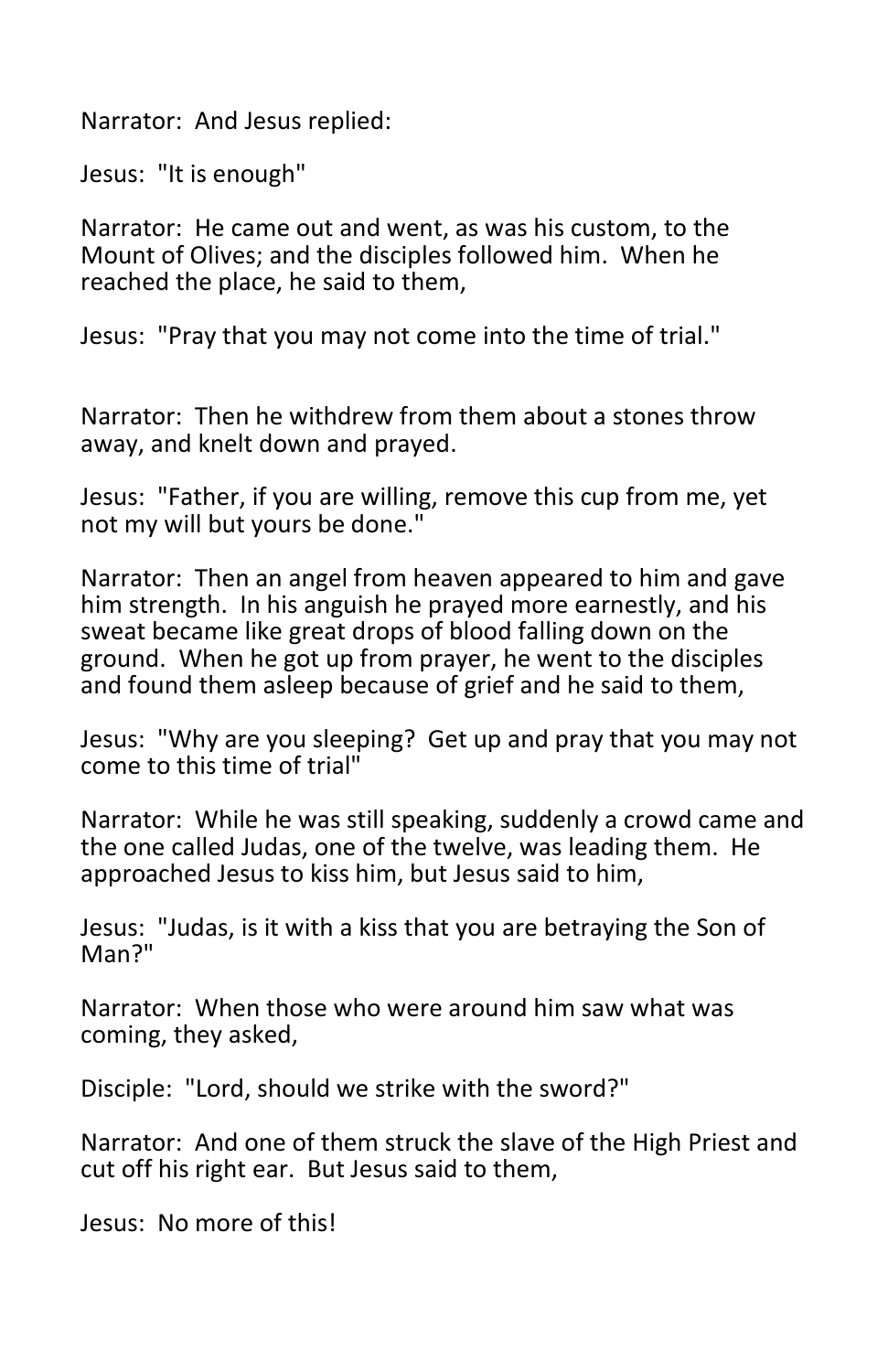Narrator: And he touched the ear and healed him. Then Jesus said to the Chief Priest, the officers of the temple police and the elders who had come for him,

Jesus: Have you come out with swords and clubs as if I were a bandit? When I was with you day after day in the temple, you did not lay hands on me. But this is your hour and the power of darkness!

Narrator: Then they seized him and led him away, bringing him to the high priest's house. Peter followed at a distance. When they had kindled a fire in the middle of the courtyard and sat down together, Peter sat among them. A servant girl, seeing him among them, said

Servant Girl: "This man was also with him."

Narrator: But Peter denied it, saying,

Peter: "Woman, I do not know him.

Narrator: A little later someone else, on seeing him,

Speaker 2: "You also are on of them,"

Narrator: But Peter insisted,

Peter: "Man, I am not!"

Narrator: Then about an hour later, still another kept insisting,

Speaker 3: "Surely, this man also was with him; for he is a Galilean."

Narrator: Again, Peter insisted,

Peter: "Man, I do not know what you are talking about!"

Narrator: At that moment, while he was still speaking, the cock crowed. The Lord turned and looked at Peter, and Peter remembered the word of the Lord, how he had said to him,

Jesus: "Before the cock crows today, you will deny me three times."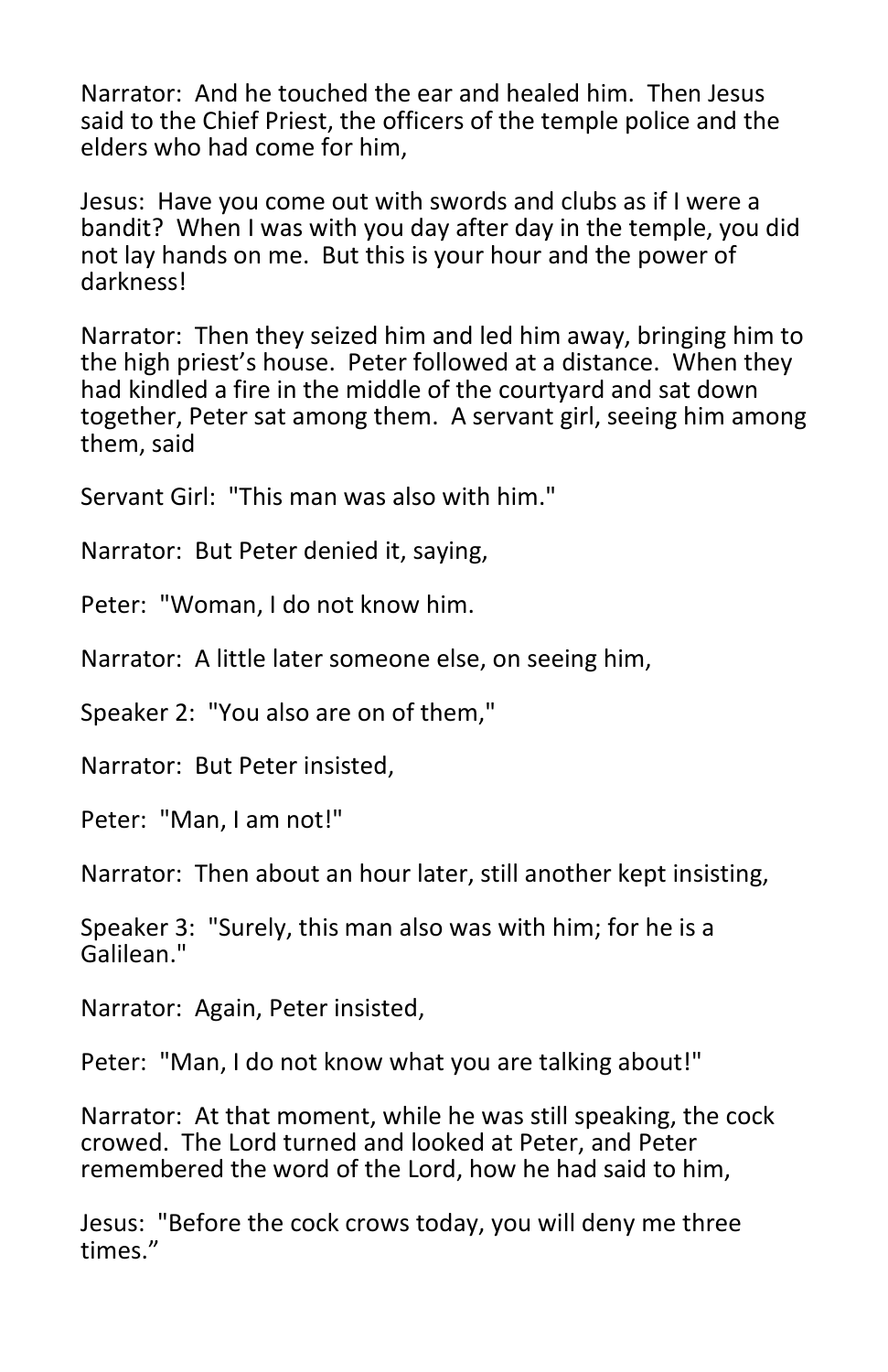Narrator: And Peter went out and wept bitterly. Now the men who were holding Jesus began to mock him and beat him; they also blindfolded him and kept asking him,

Crowd: "Prophesy! Who is it that struck you?"

Narrator: They kept heaping many other insults on him. When day came, the assembly of the elders of the people, both chief priests and scribes, gathered together, and they brought him to their council. They said,

Council Members: "If you are the Messiah, tell us"

Narrator: And Jesus replied,

Jesus: "If I tell you, you will not believe; and if I question you, you will not answer. But from now on the Son of Man will be seated at the right hand of the power of God.

Narrator: All of them asked him,

Council Members: "Are you, then, the Son of God?"

Narrator: Jesus responded

Jesus: "You say that I am"

Narrator: Then they said,

Council Members: What further testimony do we need? We have heard it ourselves from his own lips.

Narrator: Then the assembly arose as a body and brought Jesus before Pilate. They began to accuse him saying,

Council Member 1: We found this man perverting our nation, forbidding us to pay taxes to the emperor, and saying that he himself is the Messiah, a king."

Pilate: "Are you the King of the Jews?"

Jesus: "You say so!"

Narrator: Then Pilate said to the chief priests and the crowds,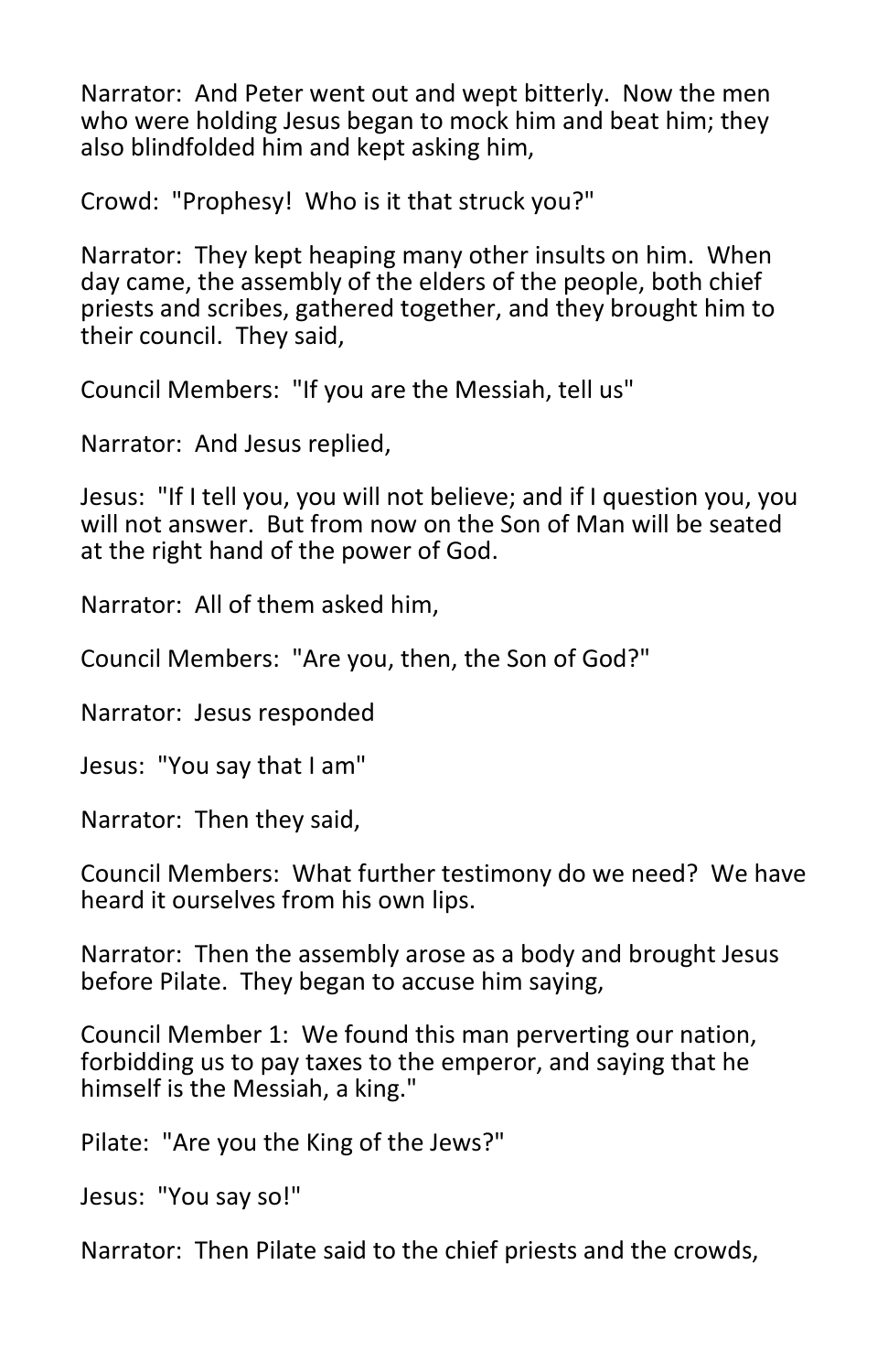Pilate: "I find no basis for an accusation against this man"

Narrator: But they insisted and said,

Council Member 2: "He stirs up people by teaching throughout all Judea from Galilee where he began, even to this place.

Narrator: When Pilate heard this, he asked,

Pilate: "Is this man a Galilean?"

Narrator: And when he learned that Jesus was under Herod's jurisdiction, he sent him off to Herod, who was himself in Jerusalem at the time. When Herod saw Jesus, he was glad, for he had been wanting for a long time to see him, because he had heard about him and was hoping to see him perform some sign. He questioned Jesus at some length, but Jesus gave no answer. The chief priest and scribes stood by, vehemently accusing him. Even Herod with his soldiers treated him with contempt and mocked him and sent him back to Pilate. That same day Herod and Pilate became friends with each other; before that day they had been enemies. Pilate then called together the chief priests, the leaders and the people and said to them,

Pilate: "You brought me this man as one who was perverting the people; and here I have examined him in your presence and have not found this man guilty of any of your charges against him. Neither has Herod, for he sent him back to us. Indeed, he has done nothing to deserve death. I will therefore have him flogged and release him.

Narrator: But the chief priest, leaders and people shouted,

## **All: "Away with this fellow! Release Barabbas for us!"**

Narrator: Barabbas was a man who had been put in prison for an insurrection that had taken place and for a murder. Pilate, wanting to release Jesus, addressed the people again but they kept shouting,

## **All: "Crucify him! Crucify him!**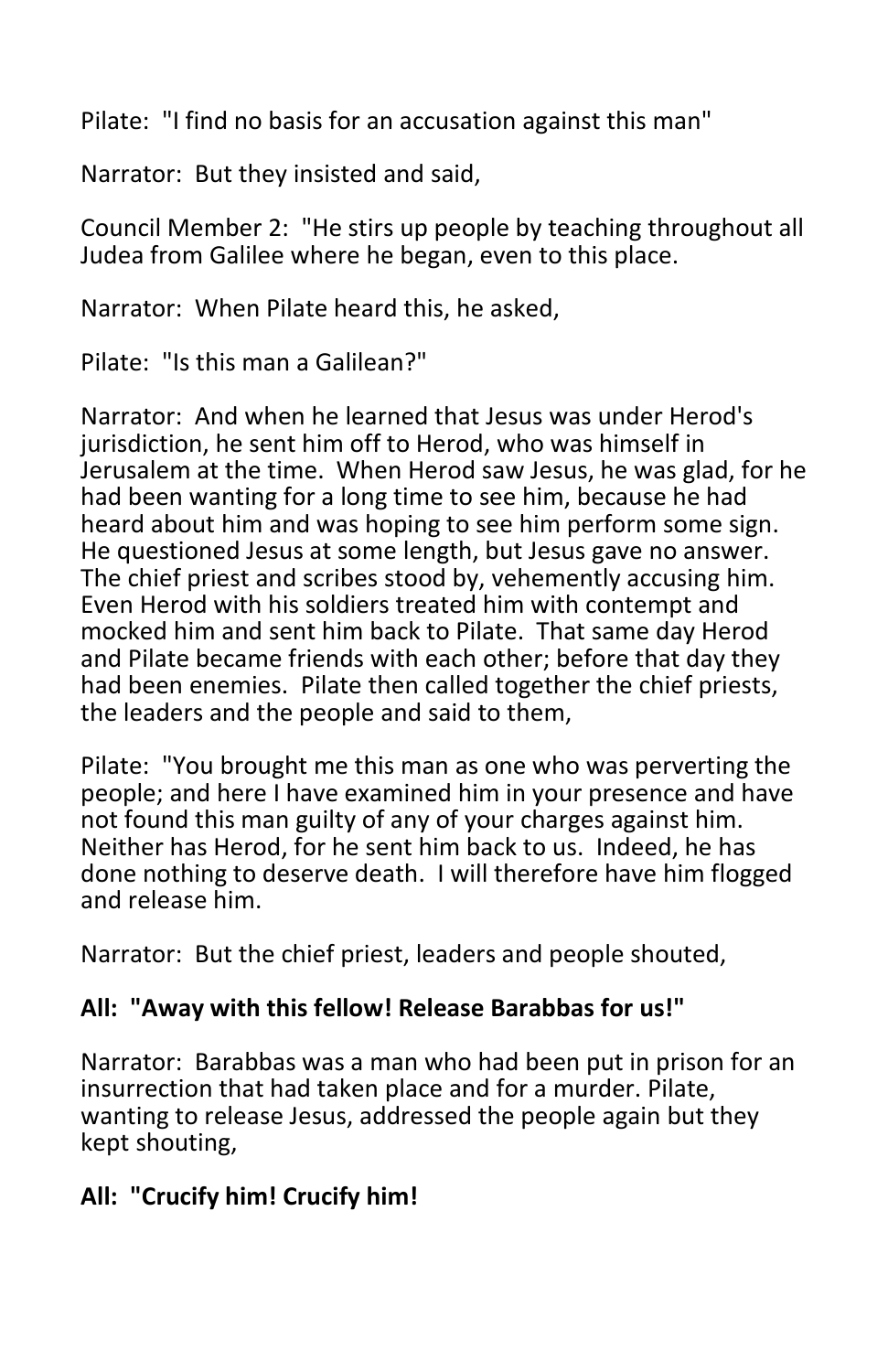Narrator: A Third time he said to them,

Pilate: "Why, what evil has he done? I have found in him no ground for the sentence of death; I will therefore have him flogged and release him.

Narrator: But they kept urgently demanding with loud shouts that he should be crucified; and their voices prevailed. So Pilate gave his verdict that their demand should be granted. He released the man they asked for, the one who had been put in prison for insurrection and murder, and he handed Jesus over as they wished. As they led him away, they seized a man, Simon of Cyrene, who was coming from the country, and they laid the cross on him, and made him carry it behind Jesus. A great number of the people followed him, and among them were women who were beating their breasts and wailing for him. But Jesus turned to them and said,

Jesus: "Daughters of Jerusalem, do not weep for me, but weep for yourselves and for your children. For the days are surely coming when they will say, 'Blessed are the barren, and the wombs that never bore, and the breasts that never nursed.' Then they will begin to say to the mountain, 'Fall on us' and to the hills, 'Cover us." For if they do this when the wood is green, what will happen when it is dry?"

Narrator: Two others also, who were criminals, were led away to be put to death with him. When they came to the place that is called The Skull, they crucified Jesus there with the criminals, one on his right and one on his left. Then Jesus said,

Jesus: "Father, forgive them; for they do not know what they are doing"

Narrator: And they cast lots to divide his clothing. And the people stood by, watching but the leaders scoffed at him saying,

Speaker 3: "He saved others; let him save himself if he is the Messiah of God, his chosen one!

Narrator: The soldiers also mocked him, coming up and offering him sour wine and saying

Speaker 2: "If you are the King of the Jews, save yourself "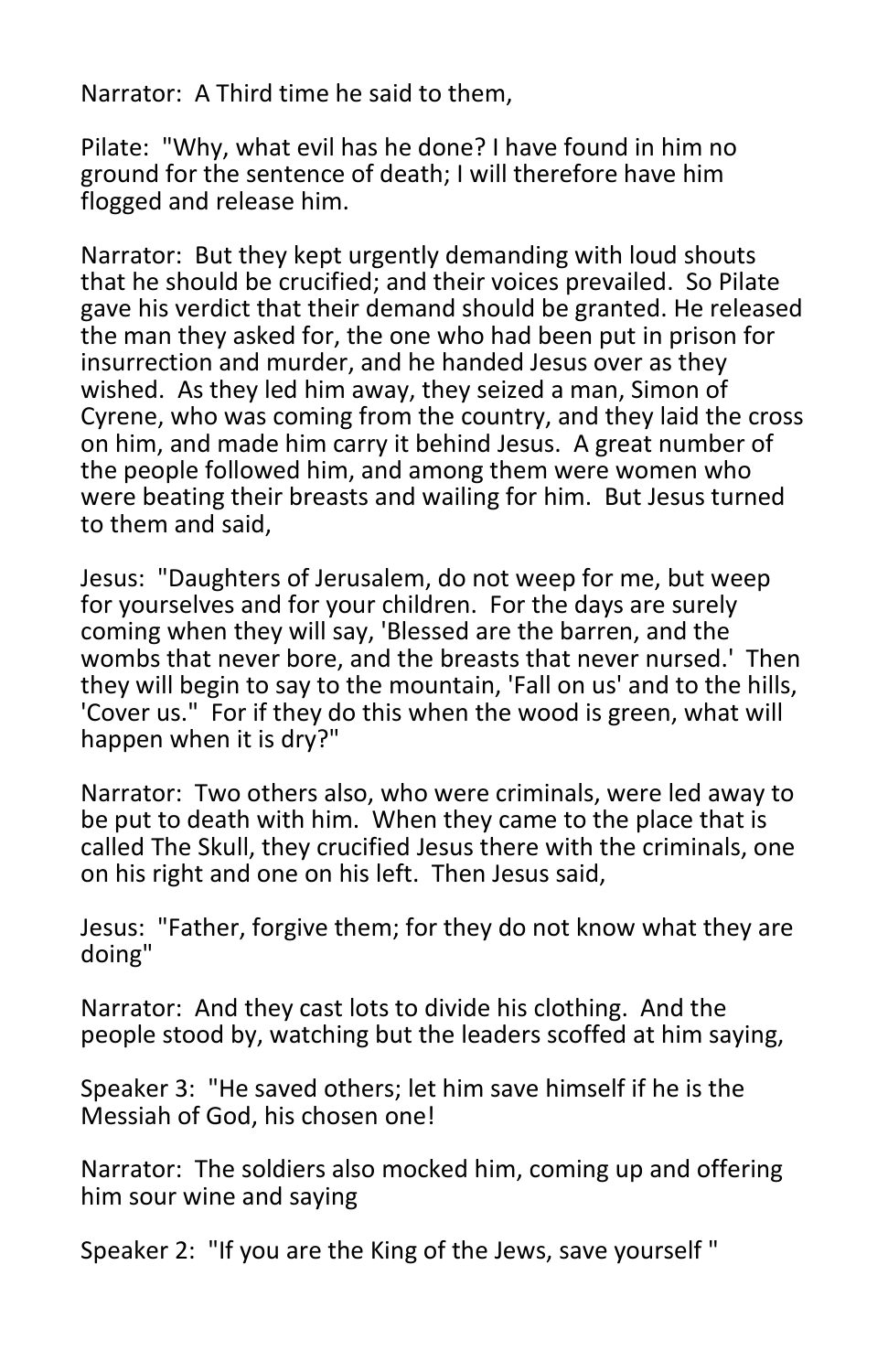Narrator: There was also an inscription over him that read, "This is the King of the Jews." One of the criminals who were hanged there kept deriding Jesus and saying,

Criminal 1: "Are you not the Messiah? Save yourself and us!"

Narrator: But the other rebuked him, saying,

Criminal 2: "Do you not fear God since you are under the same sentence of condemnation? And we indeed have been condemned justly, for we are getting what we deserve for our deeds, but this man has done nothing wrong."

Narrator: Then he said to Jesus,

Criminal 2: "Jesus, remember me when you come into your kingdom."

Narrator: And Jesus replied,

Jesus: "Truly I tell you, today you will be with me in Paradise."

Narrator: It was now about noon, and darkness came over the whole land until three in the afternoon, while the sun's light failed; and the curtain of the temple was torn in two. Then Jesus, crying in a loud voice, said,

Jesus: "Father, into your hands I commend my spirit."

Narrator: Having said this, he breathed his last. When the centurion saw what had taken place, he praised God and said,

Centurion: "Certainly this man was innocent."

Narrator: And when all the crowds who had gathered there for this spectacle saw what had taken place, they returned home, beating their breasts. But all his acquaintances, including the women who had followed him from Galilee, stood at a distance, watching things. Now there was a good and righteous man name Joseph, who though a member of the council, had not agreed to their plan and action. He came from the Jewish town of Arimathea, and he was waiting expectantly for the kingdom of God. This man went to Pilate and asked for the body of Jesus.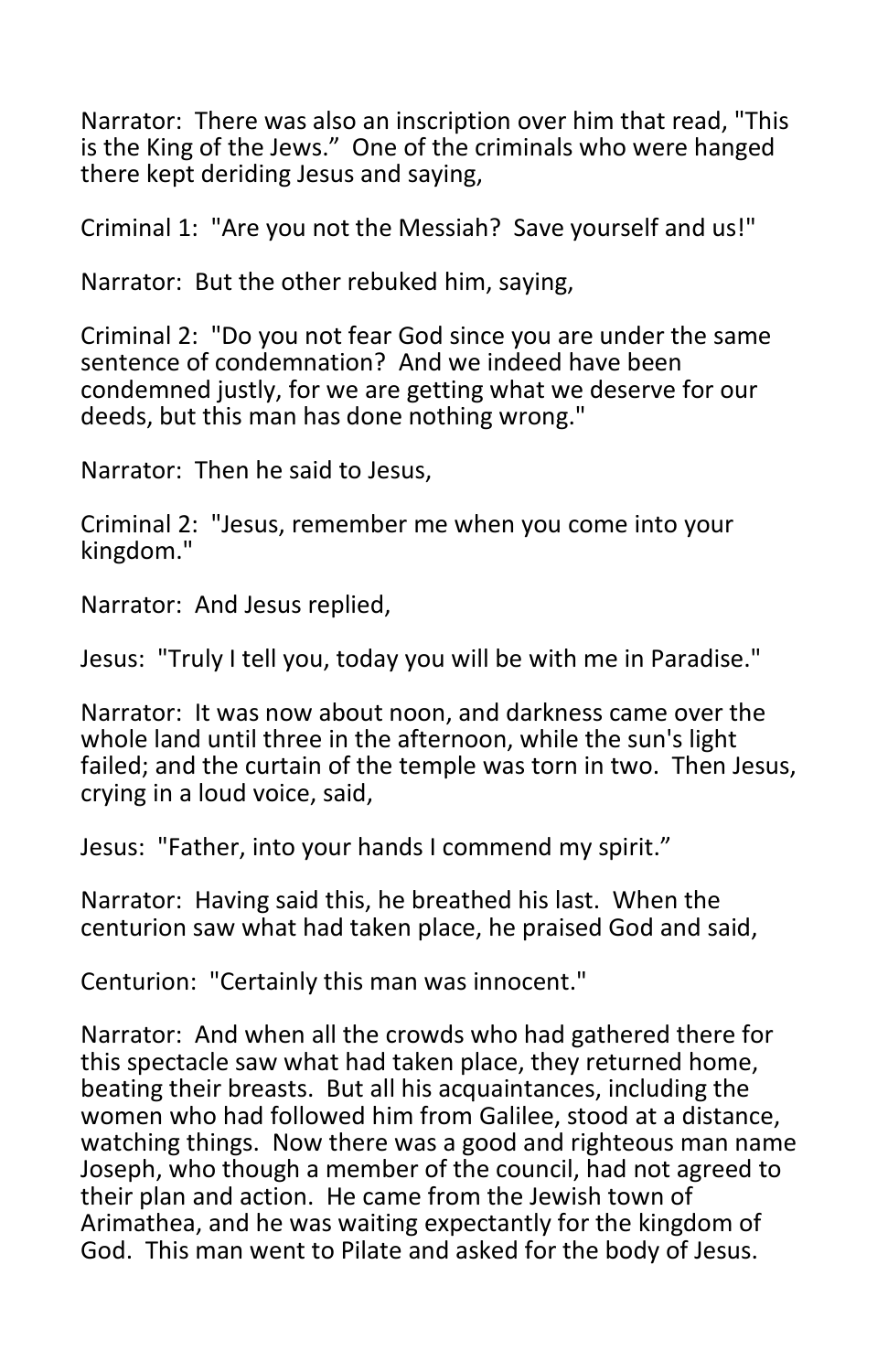He took it down and wrapped it in a linen cloth and laid it in a rock-hewn tomb where no one had ever been laid. It was the day of Preparation, and the Sabbath was beginning. The women who had come with Jesus from Galilee followed, and the saw the tomb and how his body was laid. Then they returned and prepared spices and ointments. On the Sabbath day they rested according to the commandments.

## **The Message**

## **The Confession and Absolution of Sin**

Celebrant: Let us humbly confess our sins to the Lord.

**All**: **Most merciful God, we confess that we have sinned against you in thought, word and deed, by what we have done, and by what we have left undone. We have not loved you with our whole heart; we have not loved our neighbors as ourselves. We are truly sorry and we humbly repent. For the sake of your Son Jesus Christ, have mercy on us and forgive us; that we may delight in your will, and walk in your ways, to the glory of your Name. Amen.**

Celebrant: Almighty God, our heavenly Father, who in his great mercy has promised forgiveness of sins to all those who sincerely repent and with true faith turn to him, have mercy upon you, pardon and deliver you from all your sins, confirm and strengthen you in all goodness, and bring you to everlasting life; through Jesus Christ our Lord.

**All: Amen.**

## **The Comfortable Words**

Celebrant: Hear the Word of God to all who truly turn to him. Come to me, all who labor and are heavy laden, and I will give you rest. (Matthew 11:28)

God so loved the world, that he gave his only begotten Son, that whoever believes in him should not perish but have eternal life. (John 3:16)

The saying is trustworthy and deserving of full acceptance, that Christ Jesus came into the world to save sinners. (I Timothy 1:15)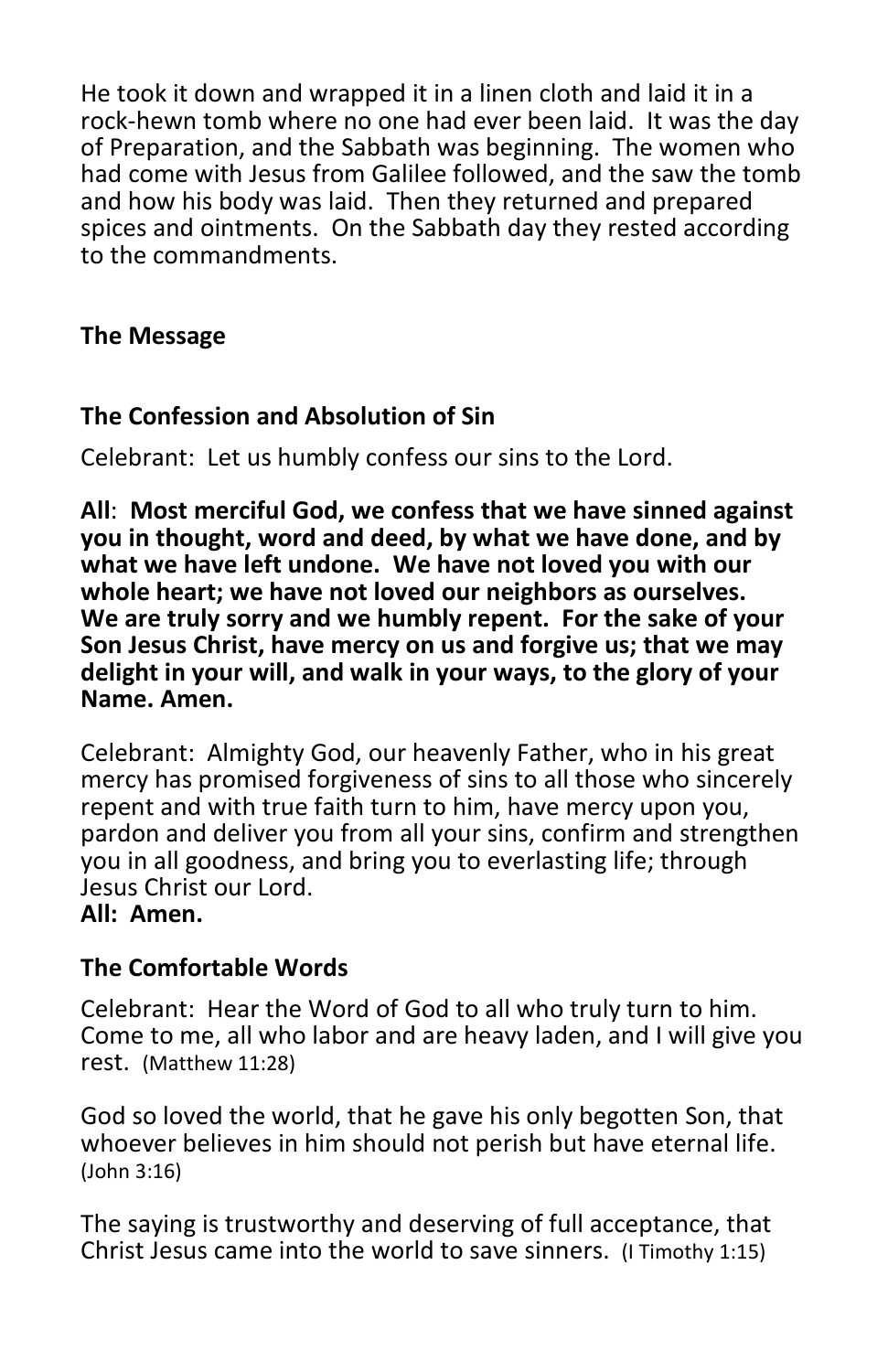If anyone sins, we have an advocate with the Father, Jesus Christ the righteous. He is the propitiation for our sins, and not for ours only but also for the sins of the whole world. (I John 2:1-2)

#### **The Peace**

Deacon:The Peace of the Lord be always with you. **All: And with your spirit.**

Deacon: Exchange with one another the Lord's Peace.

**The Offertory:** (Tithes and offerings are collected at this time)

Celebrant: Do not neglect to do good and to share what you have, for such sacrifices are pleasing to God. (Hebrews 13:16)

## **"The Way"**

Through every battle through every heartbreak Through every circumstance I believe that You are my fortress, You are my portion You are my hiding place, I believe You are

 Chorus: The Way, the Truth, the Life I believe You are The Way, the Truth, the Life I believe (You are)

Through every blessing through every promise Through every breath I take I believe that You are provider, You are protector You are the One I love, I believe You are

 Bridge: It's a new horizon and I'm set on You And You meet me here today With mercies that are new All my fears and doubts they can all come too Because they can't stay long (When I'm here with You) (When I believe You are)

Ben Smith | Daniel Bashta | Pat Barrett © Heritage Worship Publishing, Capitol CMG Genesis, Housefires Sounds, Go Forth Sounds, Bread & Wine Sounds CCLI License # 73146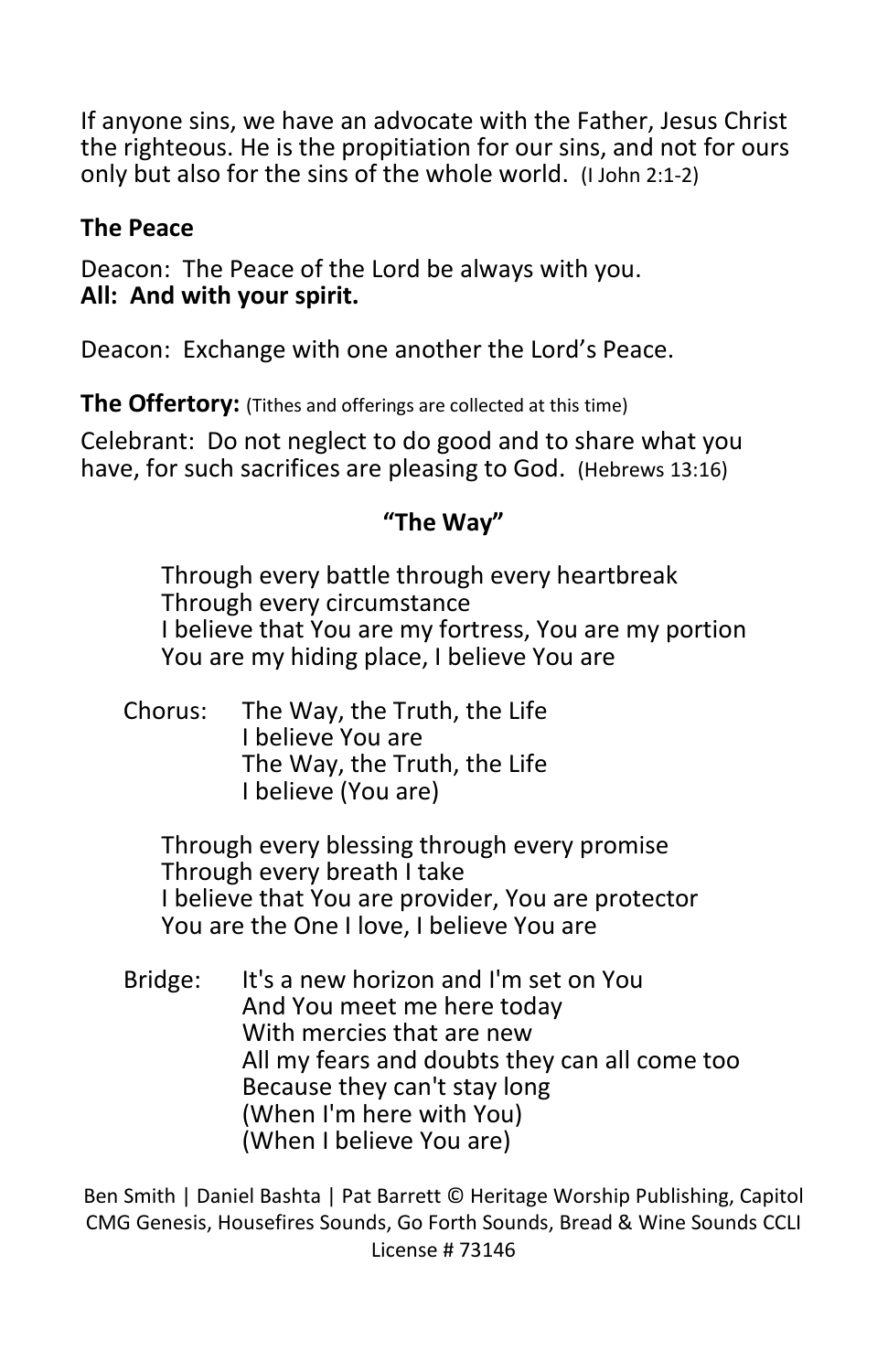## **Doxology**

#### **Sung: Praise God from whom all blessings flow Praise Him all creatures here below Praise him above ye heavenly host Praise Father, Son, and Holy Ghost. Amen.**

Louis Bourgeois | Thomas Ken © Words & Music: Public Domain Music CCLI# 73146

Celebrant: All things come of you O Lord **All: And of Your own have we given You.**

#### **The Great Thanksgiving**

*(We invite all baptized Christians to join us at the Lord's table.)*

Celebrant: The Lord be with you. **All: And with your spirit.**

Celebrant: Lift up your hearts. **All: We lift them up to the Lord.**

Celebrant: Let us give thanks to the Lord our God. **All: It is right to give him thanks and praise.**

Celebrant: It is right, our duty and our joy, always and everywhere to give thanks to you, Father Almighty, Creator of heaven and earth.

Through Jesus Christ our Lord. For our sins he was lifted high upon the Cross, that he might draw the whole world to himself; and by his suffering and death he became the author of eternal salvation for all who put their trust in him.

Therefore, we praise you, joining our voices with Angels and Archangels and with all the company of heaven, who forever sing this hymn to proclaim the glory of your Name:

#### **The Sanctus**

**All: Holy, Holy, Holy, Lord, God of power and might, Heaven and earth are full of Your glory. Hosanna in the highest. Blessed is He who comes in the name of the Lord, Hosanna in the highest!**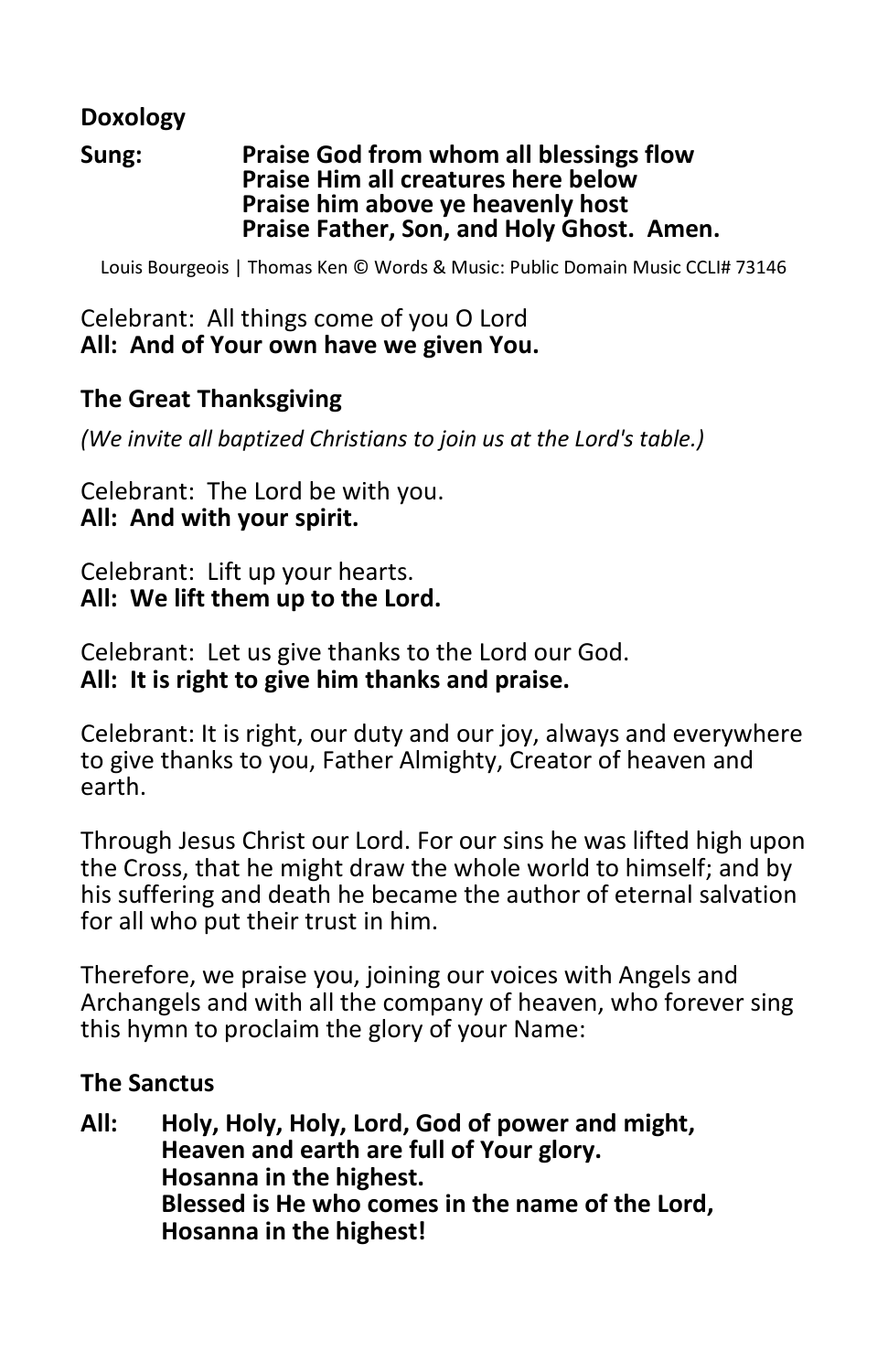## **The Prayer of Consecration**

Celebrant: Holy and gracious Father: In your infinite love you made us for yourself; and when we had sinned against you and become subject to evil and death, you, in your mercy, sent your only Son into the world for our salvation.

By the Holy Spirit and the Virgin Mary he became flesh and dwelt among us. In obedience to your will, he stretched out his arms upon the cross and offered himself once for all, that by his suffering and death we might be saved.

By his resurrection he broke the bonds of death, trampling Hell and Satan under his feet. As our great high priest, he ascended to your right hand in glory; that we might come with confidence before the throne of grace.

On the night that he was betrayed, our Lord Jesus Christ took bread; and when he had given thanks, he broke it, and gave it to his disciples, saying, "Take, eat; this is my Body which is given for you: Do this in remembrance of me."

Likewise, after supper, Jesus took the cup, and when he had given thanks, he gave it to them, saying, "Drink this, all of you; for this is my Blood of the New Covenant, which is shed for you, and for many, for the forgiveness of sins: Whenever you drink it, do this in remembrance of me."

Celebrant or Deacon: Therefore, according to his command, O Father:

# **All: We remember his death. We proclaim his resurrection. We await his coming in glory.**

Celebrant: We celebrate the memorial of our redemption, O Father, in this sacrifice of praise and thanksgiving, and we offer you these gifts. Sanctify them by your Word and Holy Spirit to be for your people the Body and Blood of your Son Jesus Christ.

Sanctify us also, that we may worthily receive this holy sacrament, and be made one body with him, so that he may dwell in us and we in him.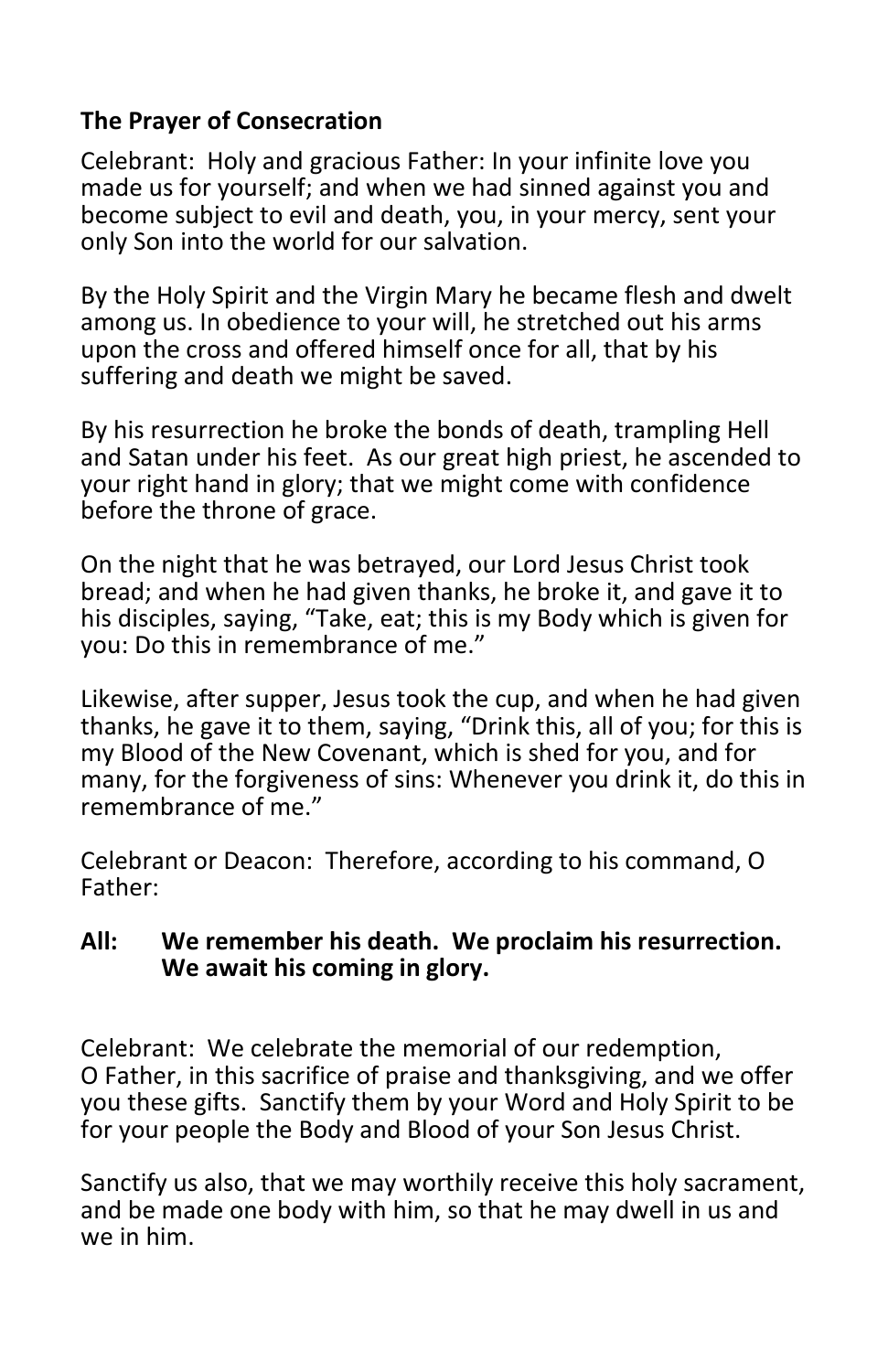And bring us with all your saints into the fullness of your heavenly kingdom, where we shall see our Lord: **All: Face to Face.**

All this we ask through your Son Jesus Christ: By him, and with him, and in him, in the unity of the Holy Spirit, all honor and glory is yours, Almighty Father, now and forever. **All: Amen.**

Celebrant: And now as our Savior Christ has taught us, we are bold to pray

**All: Our Father Who art in Heaven, hallowed be Thy name. Thy kingdom come; thy will be done on earth as in heaven. Give us this day our daily bread and forgive us our trespasses, as we forgive those who trespass against us. And lead us not into temptation, but deliver us from evil, for Thine is the kingdom, the power, and the glory forever and ever. Amen**

#### **The Breaking of the Bread**

Celebrant: Every time we eat this bread and drink this cup **All: We proclaim the Lord's death until he comes.**

**The Prayer of Humble Access**

**All: We do not presume to come to this, your table, O merciful Lord, trusting in our own righteousness, but in your abundant and great mercies. We are not worthy so much as to gather up the crumbs under your table; but you are the same Lord, whose character is always to have mercy.** 

**Grant us, therefore, gracious Lord, so to eat the flesh of your dear Son Jesus Christ, and to drink his blood, that our sinful bodies may be made clean by his body, and our souls washed through his most precious blood, and that we may evermore dwell in him, and he in us. Amen.**

Celebrant: The gifts of God, for the people of God. Take them in remembrance that Christ died for you, and feed on him in your hearts by faith with thanksgiving.

#### Celebrant: The Body of Christ, the Bread of Heaven. The Blood of Christ, the Cup of Salvation.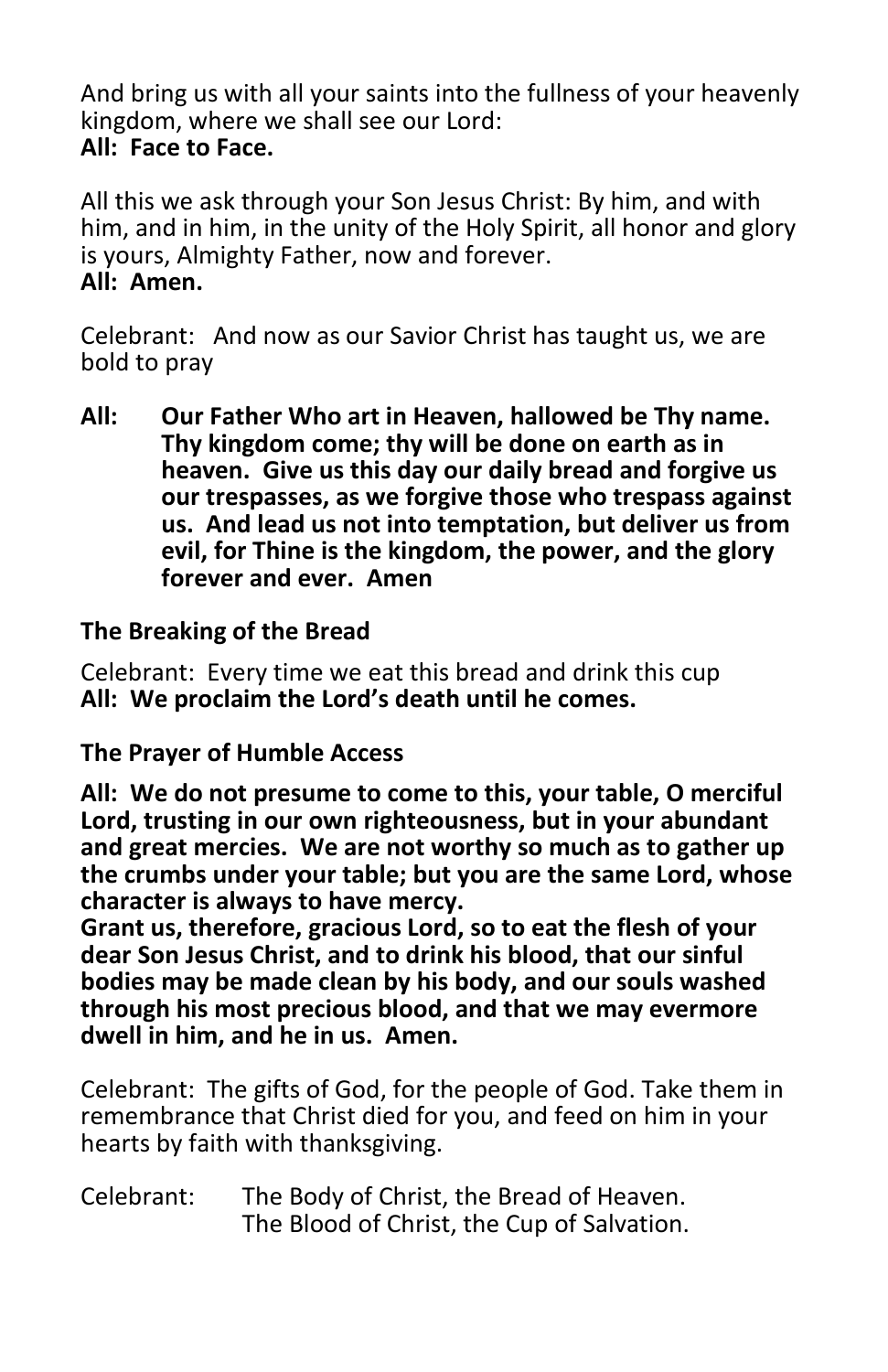#### **Sung: Jesus, Lamb of God, have mercy on us. Jesus, bearer of our sins, have mercy on us. Jesus, redeemer of the world, give us your peace.**

Betty Carr Pulkingham | Book of Common Prayer © Words: Public Domain Music: 1974, 1975 Celebration CCLI License # 73146

#### **Music During Communion:**

#### **"We Worship and Adore Thee"**

We worship and adore Thee Bowing down before Thee, Songs of praises singing Hallelujahs ringing.

Hallelujah, hallelujah , hallelujah, amen.

Jason Daniel © 1976 Birdwing Music CCLI License # 73146

## **"The Prayers of the Saints"**

Are the prayers of the saints like sweet smelling incense, Are the prayers of the saints like sweet smelling incense, To Your heart, to Your heart? (2x)

Let these prayers of the saints be sweet smelling incense, Let these prayers of the saints be sweet smelling incense To Your heart.

Are the songs of the saints like sweet smelling incense, Are the songs of the saints like sweet smelling incense, To Your heart, to Your heart? (2x)

Let these songs of the saints be sweet smelling incense, Let these songs of the saints be sweet smelling incense To Your heart.

Matt Redman © 1998 Thankyou Music CCLI License # 73146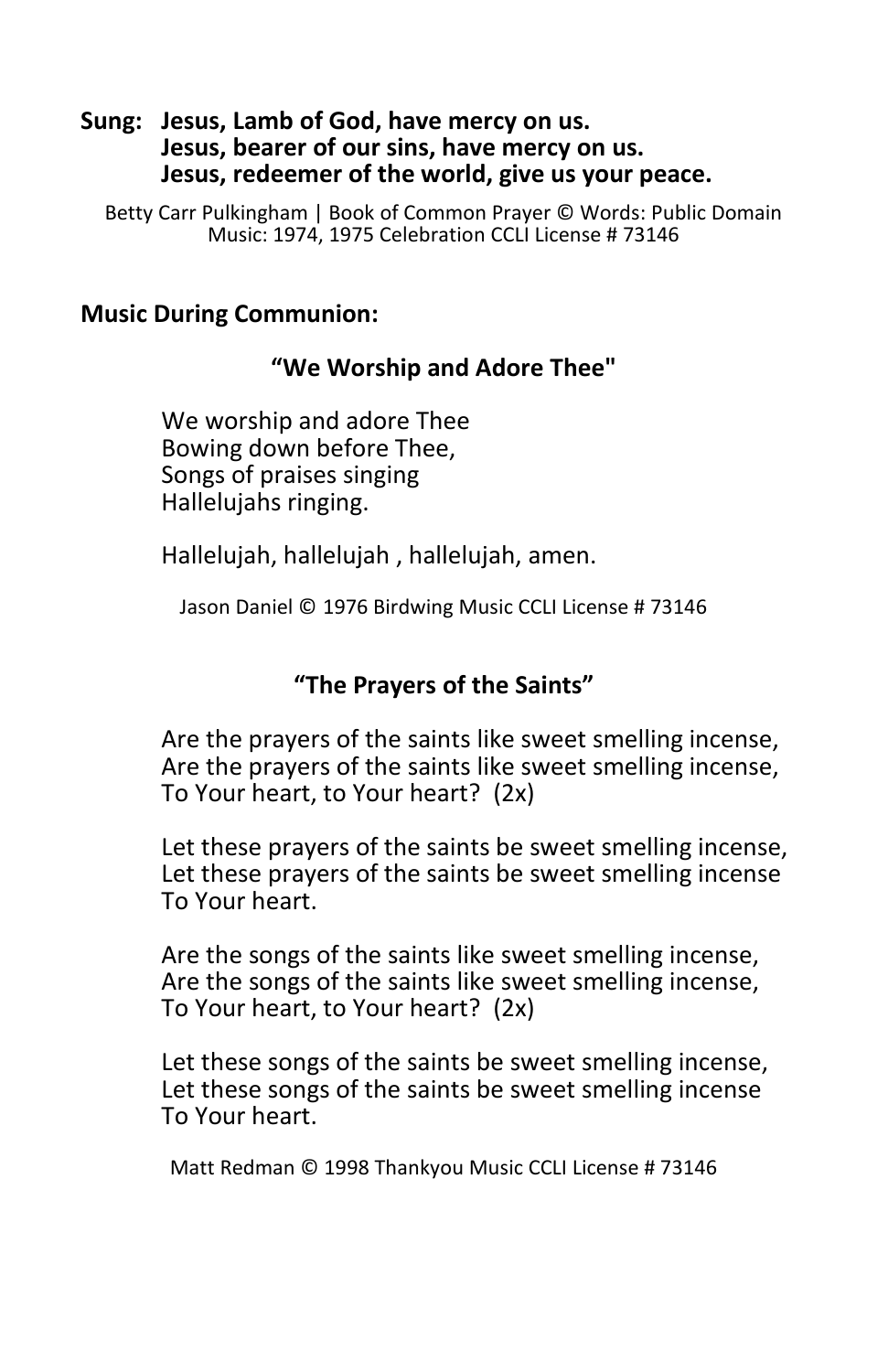## **"Trisagion"**

Holy God, Holy and Mighty Holy Immortal One Have mercy, have mercy on us.

Fernando Ortega © 2004 Cerdo Verde Music (Admin by Curb Music Publishing) Curb Songs (Admin by Curb Music Publishing) CCLI#73146

## **Post Communion Prayer**

**All: Heavenly Father, we thank you for feeding us with the spiritual food of the most precious Body and Blood of your Son our Savior Jesus Christ; and for assuring us in these holy mysteries that we are living members of the Body of your Son, and heirs of your eternal kingdom.** 

**And now, Father, send us out into the world to do the work you have given us to do, to love and serve you as faithful witnesses of Christ our Lord. To him, to you, and to the Holy Spirit, be honor and glory, now and forever. Amen.**

Celebrant: All our problems **All: We send to the cross of Christ**

Celebrant: All our difficulties **All: We send to the cross of Christ**

Celebrant: All the devil's works **All: We send to the cross of Christ**

Celebrant: And all of hopes **All: We set on the risen Christ**

**The Blessing**

**The Recessional** 

## **"Hosanna, Praise is Rising"**

Praise is rising, eyes are turning to You We turn to You Hope is stirring, hearts are yearning for You We long for You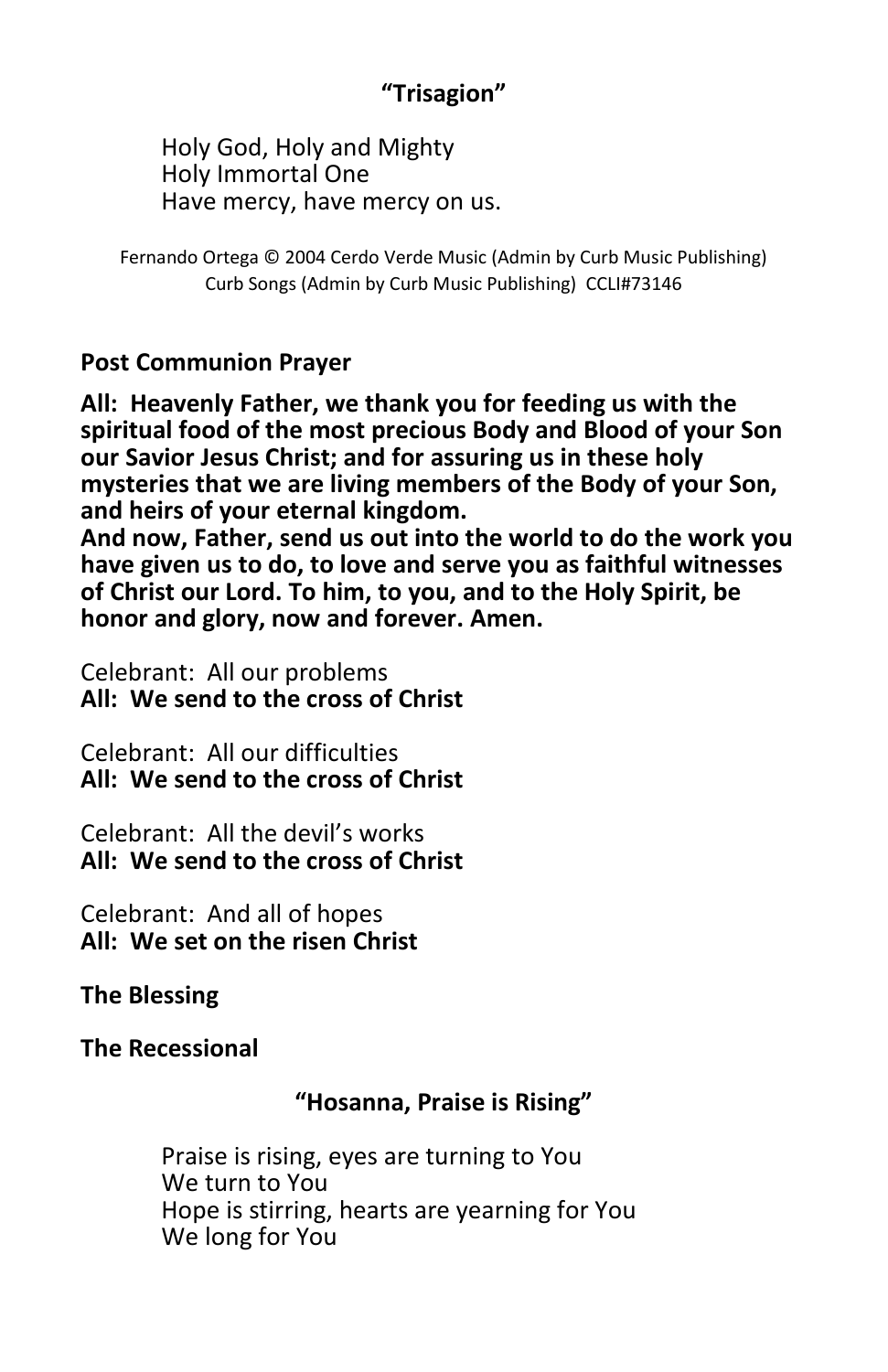Pre-Chorus:

Cause when we see You we find strength to face the day In Your presence all our fears are washed away Washed away

Chorus:

Hosanna, Hosanna, You are the God who saves us Worthy of all our praises Hosanna, Hosanna, Come have Your way among us We welcome You here Lord Jesus

Hear the sound of hearts returning to You We turn to You In Your kingdom broken lives are made new You make us new

Brenton Brown | Paul Baloche © 2005, 2006 Thankyou Music, Integrity's Hosanna! Music CCLI License # 73146

#### **The Dismissal**

Deacon: Let us go forth in the Name of Christ. **All: Thanks be to God.**

Deacon: Exchange with one another the Lord's Peace.

**Readings for April 17: Job 10:34-43, Psalm 118:14-17, 22-24, Colossians 3:1-4, Luke 24:1-12**